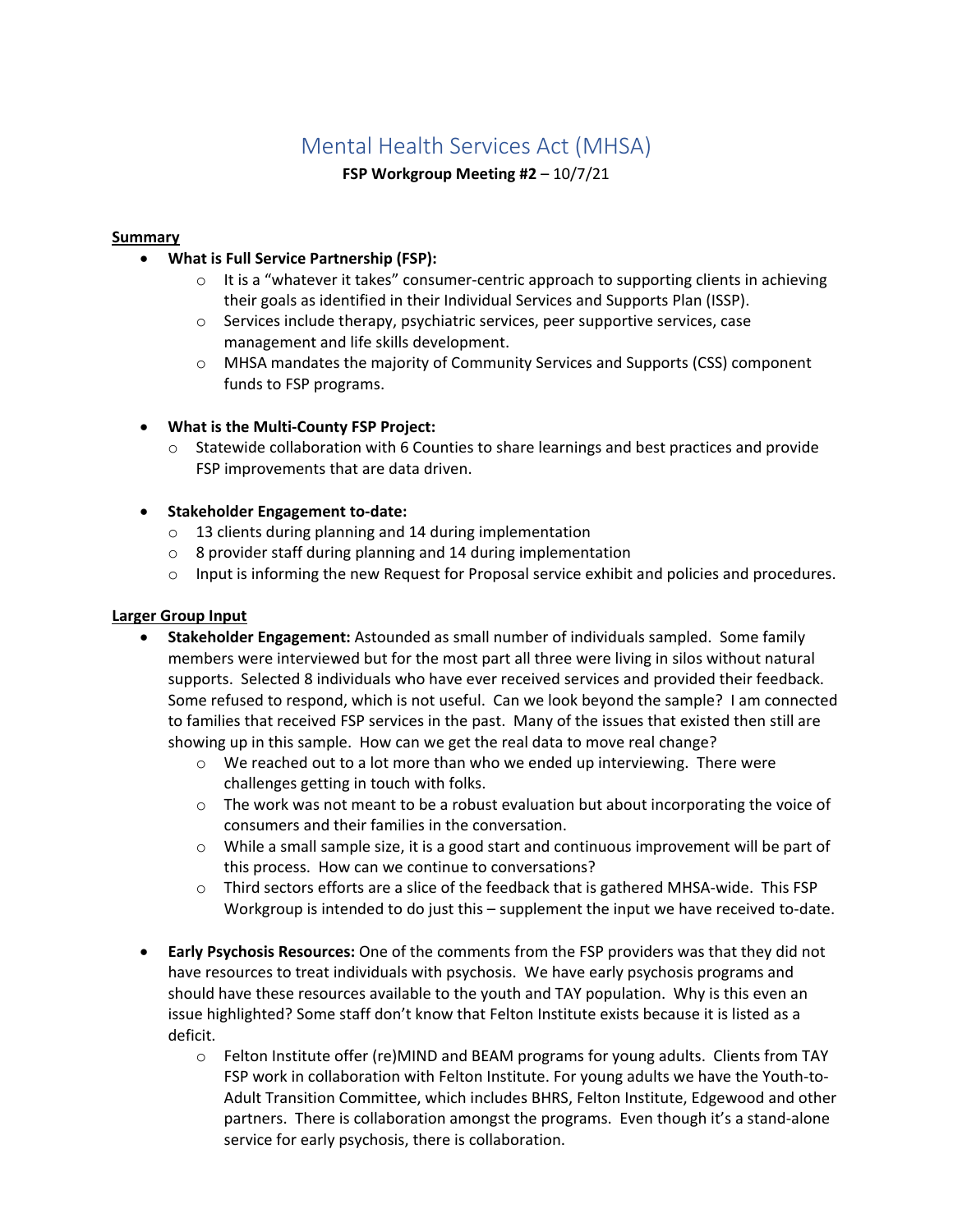- **Therapy Services:** There was a statement about there not being enough funding in the contract to cover provision of therapy, is that the problem?
	- $\circ$  It's both a funding and contracting issue... it needs to be in the scope and there needs to be funding for it. It is also an issue about staff turnover and having the appropriate funding to retain staff.
	- $\circ$  Individual therapy is something that is consistently provided to youth clients in the FSP programs.
	- o Edgewood has embedded clinicians, psychiatrist and nurse practitioners in-house. Is some of this feedback about access related to contracting amounts to be able to retain clinicians and/or hire psychiatrists.
	- $\circ$  By having these resources, I can function well and contribute to my community... the more resources, the more feedback we get from clients that can provide it.
	- $\circ$  My son has been in and out of FSP programs and he has never had a therapist available to him. The bulk of people in FSP do not have therapy available to them and it puts a burden on medication alone, given by a doctor who sees a client for 10 minutes once a month. The notion of FSP has a long way to go to live up to the meaning of the term. We have to find a way to create opportunities to evidence-based services. Why can't we find the way to adequately fund this program?
- **Peer Support Services:** This is absolutely essential service, it is evidence-based, and it does not have a huge price tag but there are not enough peer specialists available to families. The turnover is high because they are paid so little and have little job security, of course they will move on. We need to fund our contractors appropriately or we will not have continuity and expertise of years in serving. This is not an equity approach to both those providing the care and receiving the care.
- **Nutrition Services:** There are effective, low-cost services that are proven to positively impact depression and other mental health outcomes including nutrition, physical activity, EMDR. It is a small investment that can have a big impact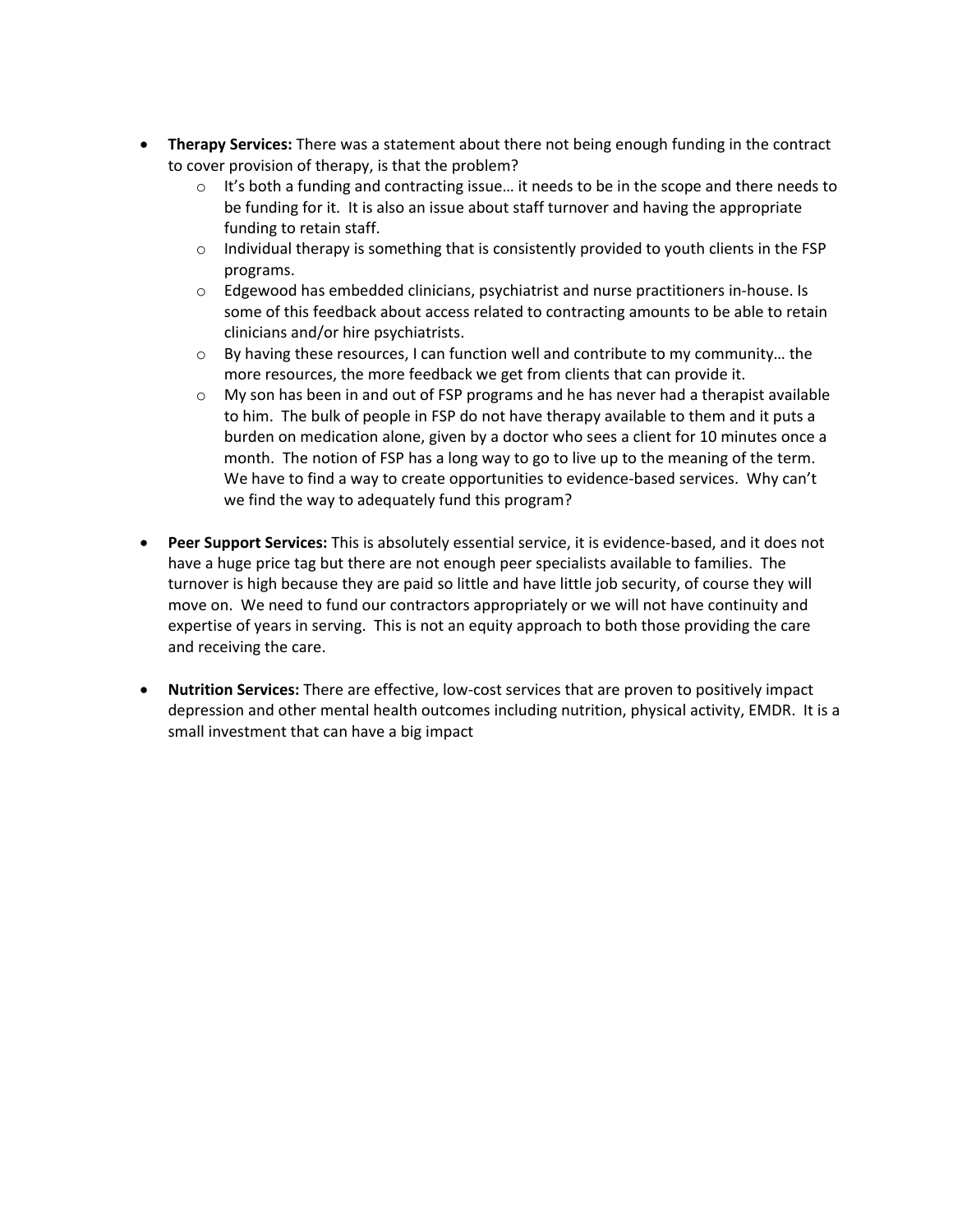# **Child/Youth/TAY FSP breakout room: additional feedback / insights (1/2)**

**Eligibility Criteria** consideration for intergenerational trauma; screen for ACEs, get a baseline for where the family is at. understand who needs which services at the start and for whom the whole family needs

Coordination **Coordination Care** 

more education with police, other institutions to understand SMI. Educate schools more generally

capacity to flex on hours and meet family needs (before work, etc) & multiple family members (other siblings, etc)

coordination with the providers who are meeting the other needs of the consumer; interconnection with other programs (including early psychosis programs); addressing needs of *whole* person

continued flexibility! That has been great.

Relevance **Relevance Cultural** 

especially challenging to retain staff who meet these skills; pipeline challenges here. Need to validate peer supports & ensure compensation & benefits for retention

building natural supports so that then can move on from FSP. Whole person readiness for graduation

building independence of consumer to help themselves (get their own refills, follow up appointments

make sure housing isnt impacted with graduation

Graduation **Graduation Transfer /**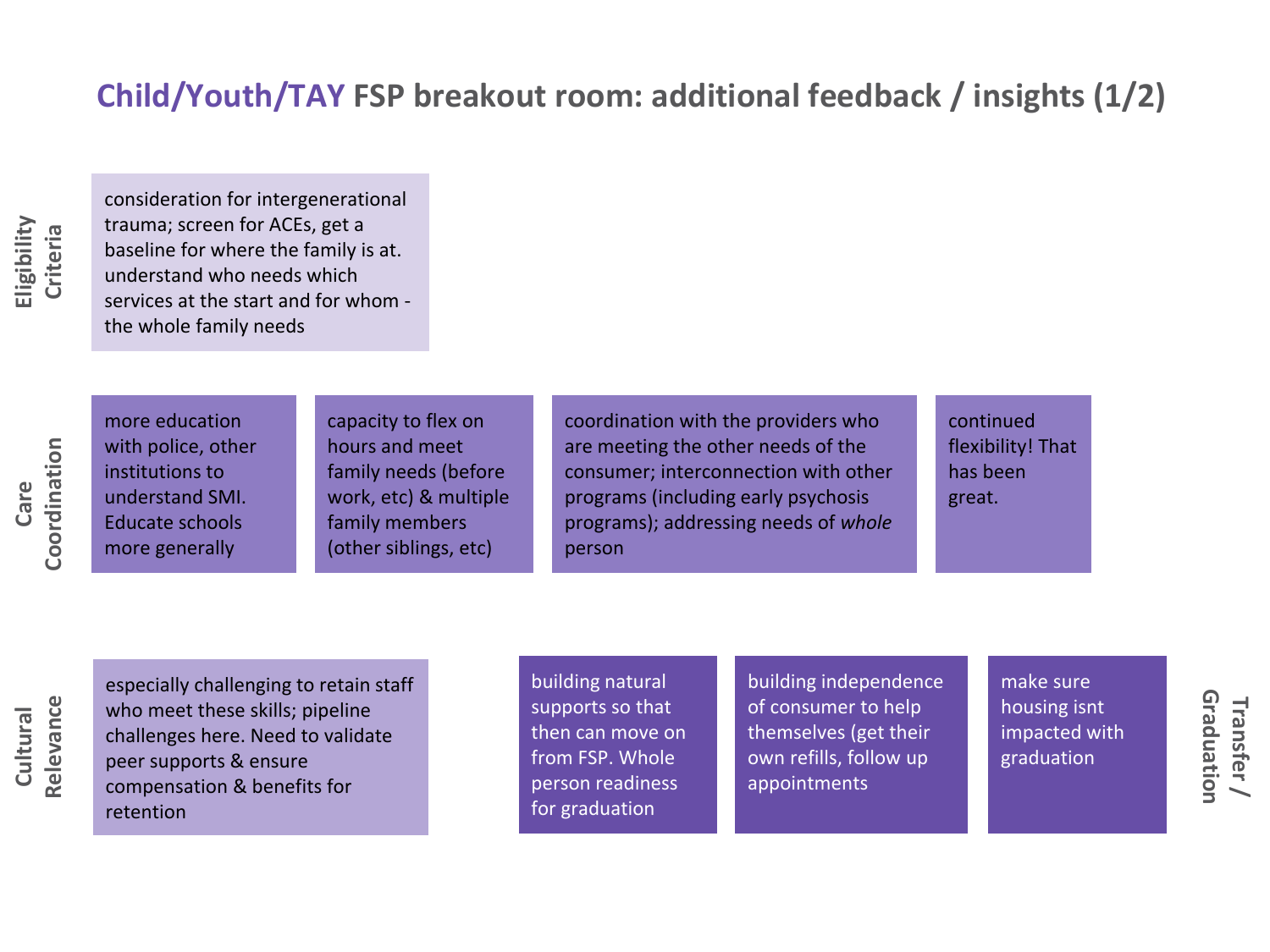## **Child/Youth/TAY FSP breakout room: additional feedback / insights (2/2)**

**Direct service** 

Direct service

| requirements | desire for ongoing dialogue<br>-- BHRS as a conduit, but<br>where is the larger<br>community wrap? break<br>down silos, not BHRS as an<br>intermediary.                             |                                                                                                       |                                   | peer supports -<br>essential to youth to<br>hear it from<br>someone their age.<br>not be siloed in how<br>that happens  |                                               | family support<br>group, multiple<br>languages -<br>enhancing natural<br>supports   |  | peer supports -<br>essential to youth to<br>hear it from<br>someone their age.<br>not be siloed in how<br>that happens                                                                             | therapy                                                                 |  |
|--------------|-------------------------------------------------------------------------------------------------------------------------------------------------------------------------------------|-------------------------------------------------------------------------------------------------------|-----------------------------------|-------------------------------------------------------------------------------------------------------------------------|-----------------------------------------------|-------------------------------------------------------------------------------------|--|----------------------------------------------------------------------------------------------------------------------------------------------------------------------------------------------------|-------------------------------------------------------------------------|--|
|              | need to<br>beef up<br>capacity<br>for<br>substance<br>use issues                                                                                                                    | lower caseloads,<br>bigger teams so<br>there is less<br>burnout. absorb<br>the trauma of this<br>work |                                   | how to balance family<br>services and the<br>services they do /<br>don't want to the<br>contract/billing<br>challenges? |                                               |                                                                                     |  |                                                                                                                                                                                                    |                                                                         |  |
| [Other]      | DBT jeopardy! fun ways to learn<br>about DBT for the family; educational<br>opportunities for the family<br>community education around SMI<br>through FSP contract; reducing stigma |                                                                                                       |                                   | pay rates &<br>benefits.<br>impacts<br>whether<br>people feel<br>valued                                                 |                                               | education on<br>harm reduction<br>3 year limited<br>term contracts<br>are challenge |  | community<br>education around<br>SMI through FSP<br>contract; reducing<br>stigma;                                                                                                                  | education for<br>parents on how<br>to advocate for<br>their kids of all |  |
|              | knowing the signs;<br>how to help<br>for training,<br>someone in crisis,<br>bullying. text<br>as a pipeline<br>hotline, resources<br>for their age group                            |                                                                                                       | need bandwidth<br>apprenticeship, | recruitment &<br>staff of color,<br>issue                                                                               | bilingual) -- had to<br>retrain. salary is an | retention of staff (esp.                                                            |  | things that support people who<br>receive care also support<br>caregivers. employee & client<br>support. work through trauma on<br>both / all sides. "not just a<br>paycheck but an environment. " |                                                                         |  |